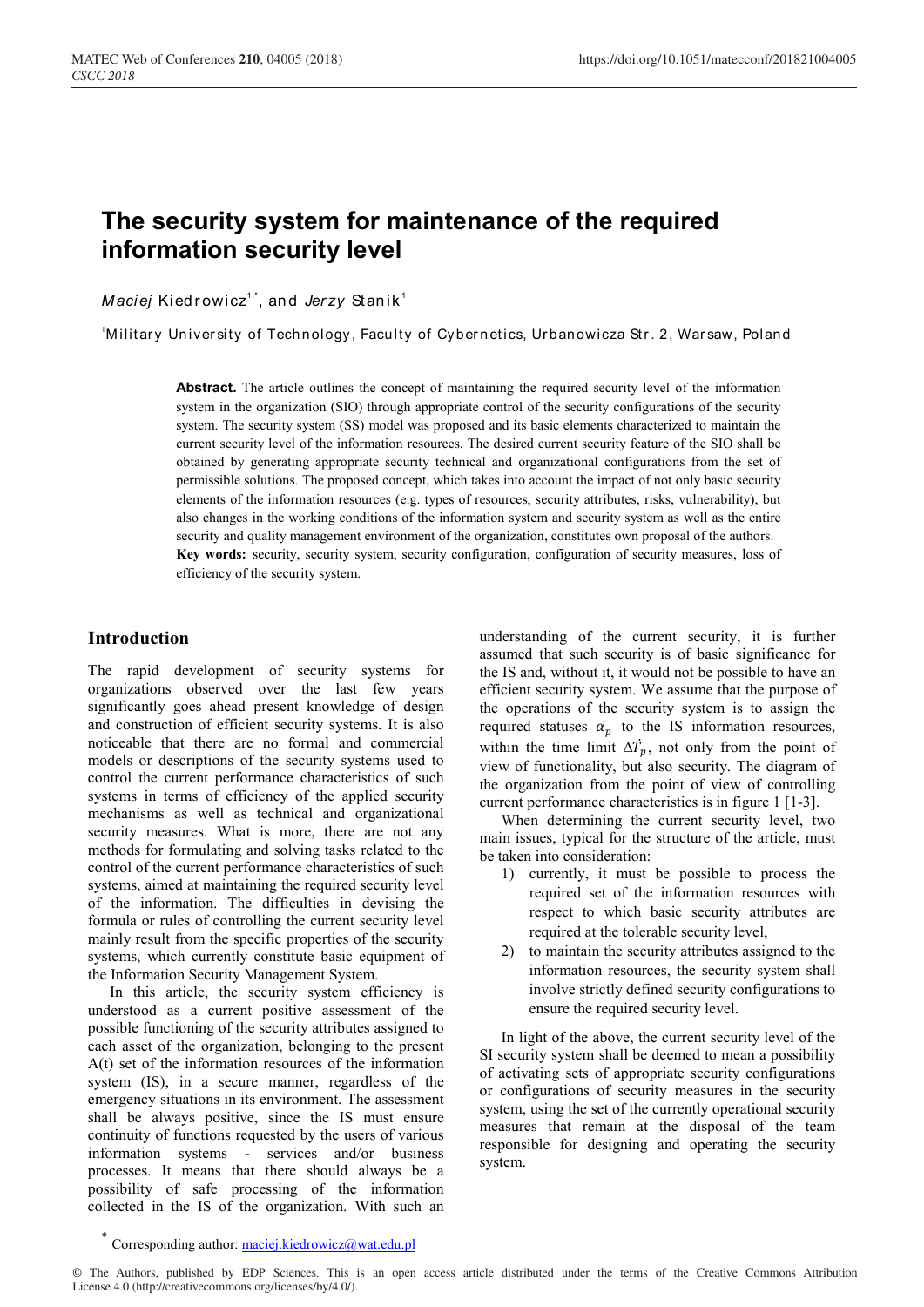

Fig. 1 Diagram of the organization from the point of view of controlling current performance characteristics – functional aspect and security aspect.

# **1 Security Configuration**

The following notation of any security configuration shall be introduced

$$
KB_{klmn} = \langle A^{klmn}, A T^k, Z G^l, Z P^m, M B^n \rangle \qquad (1)
$$

where:

- $A^{klmn}$  a set of information resources of the information system in the organization subject to protection by the klmn-th security configuration,
- $AT^k$  a set of security attributes assigned to the information resources belonging to  $A^{klmn}$  set,
- $ZP^m$  a set of vulnerability describing weak points of the information resources from  $A^{klmn}$ set,
- $ZG<sup>l</sup>$  a set of risks that may use the vulnerability of the information resources from  $A^{klmn}$  set,
- $MB<sup>n</sup>$  a set of security mechanisms creating the klmn-th security configuration.

Corresponding author: maciej.kiedrowicz@wat.edu.pl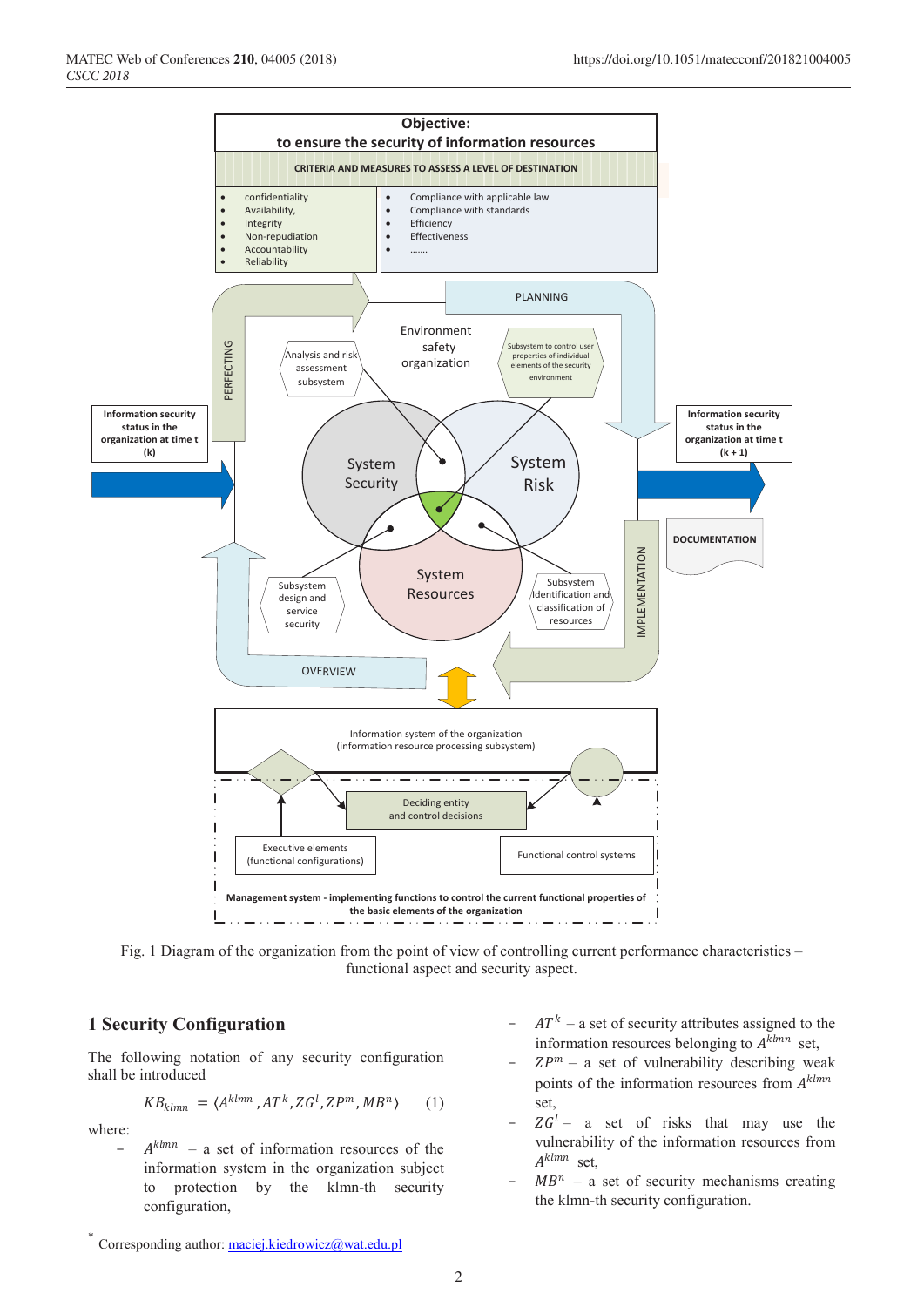The knowledge of security  $KB_{klmn}$  makes it possible to assign to each the set  $A^{klmn}$ , with the predefined  $AT^{k}$ ,  $ZG^{l}$ ,  $ZP^{m}$  sets, corresponding set  $MB^{n}$  of security mechanism (organizational and technical security measures). The security configuration  $KB_{klmn}$  shall be efficient only when the set of information  $A^{klmn}$ , with predefined  $ZG^l$ ,  $ZP^m$ , may have such a  $MB^n$  set assigned thereto, which ensures resources of the  $A^{klmn}$  set required security level. It may be assumed that, as a result of the above, the  $A^{klmn}$  set, with the predefined Cartesian product  $R^{klm} = \langle AT^k, ZG^l, ZP^m \rangle$ , shall be in relation with the  $MB^n$  set, i.e.  $A^{klmn}$   $KB_{klmn}$   $R^{klm}$ . Therefore, it is possible to analyze the security configuration (1) as an analogous to the terminal system according to [4] based on which the information resources from the  $A^{klmn}$  set constitutes the input data, whereas the elements of the  $MB<sup>n</sup>$  set - the output data.

If a given information resource  $a_g \in A$  may be protected by the security mechanism  $mb_i \in MB$ , then, by providing the feasibility relation  $R_x$ ,  $(R_x \subset A \times MB)$ , for which the expression

$$
\langle a_g, mb_j \rangle \in R_x , \qquad (2)
$$

is correct, it is possible to define the set of the security mechanisms, involved in the protection of a single information resource  $a_a$ .

In such case, the set of the aforesaid security mechanisms shall be determined in the following way:

$$
MB_g = \{ mb_j \in MB : a_g R_x m b_j \}.
$$
 (3)

While considering the property (2), the relation  $R_x$  may be replaced with the GxJ matrix

$$
X = [x_{gj}], \tag{4}
$$

whose elements

$$
x_{gj} = \begin{cases} 1, when, a_g R_x m b_j, \\ 0, in other cases. \end{cases}
$$
 (5)

The elements of the matrix shall meet the following conditions:

$$
\sum_{j=1}^{J} x_{gj} \ge 1 \text{ for } g = \overline{1, G}, \tag{6}
$$

$$
\sum_{g=1}^{G} x_{gj} \ge 1 \text{ for } j = \overrightarrow{1,j}.\tag{7}
$$

In the subsequent part of the article, only such security systems which meet the following condition shall be considered:

$$
\left(\Lambda_{A_g \subset A^{klmn}} \vee_{KZ_g \in A^{klmn} \times 2^{AT} k \times 2^{ZG} l \times 2^{ZP} m \times 2^{MB} n} KZ_g \subset\nonumber\nK B^{klmn} \right) \Leftrightarrow \left(A_g KZ_g M B_g\right). \tag{8}
$$

In the above-mentioned relation,  $KZ_a$  means the security configuration of the g-th task. While considering the (1) configuration,  $KZ_a$  may be defined in the following manner:

$$
KZ_g = \langle a_g, AT^g, ZG^g, ZP^g, MB^g \rangle, \tag{9}
$$

where:

- $-a_a$  information resources protected by the g-th security configuration,
- $AT<sup>g</sup>$  a set of security attributes assigned to  $a<sub>g</sub>$ of the information resources,
- $ZG<sup>g</sup>$  a set of risks that may have impact on the  $a_q$  information resources,
- $ZP<sup>g</sup>$  a set of vulnerability factors of the information resources, which may be used by the risks from the set,  $ZG^g$
- $MB<sup>g</sup>$  a set of security mechanisms creating the g-th security configuration.

The knowledge of configuration of security measures for the information resources makes it possible to assign the  $MB<sup>g</sup>$  set of security mechanisms (measures) corresponding to the  $a_a \in A$  resource, with the predefined  $AT^g$ ,  $ZG^g$ ,  $ZP^g$  sets.

On the basis of the above considerations, it is evident that the condition

$$
KB_{klmn} = U_{g: a_g \in A^{klmn}} KZ_g \tag{10}
$$

is justified for the analyzed group of security systems.

In such case, any security configuration  $KB_{klmn}$  may be analyzed as a multitude of the configurations of security measures for the resources  $a_a \in A^{klmn}$ .

Depending on the type of the information resources, which need to be protected by the security system with the predefined security configuration, several or even a dozen or so resource  $KZ_a$  configurations of security measures may be activated at a given time. It should be stressed that the information resources subject to protection require specific technical or organizational security measures to ensure the acceptable security level. In case of loss of the required security level, the security configuration in the security system shall be deemed to mean sets of technical and organizational security measures, remaining after the loss of security and allowing protection of only the  $\check{A} \subset A^p$  set, where  $A^p$  – the set of the information resources, with respect to which the required security level must be maintained.

The set of the permissible security configurations for the security system *shall be defined*, upon its loss of security, on the basis of the knowledge of:

- $A<sup>p</sup>$  a set of information resources, with respect to which the required security level shall be maintained,
- $ZG<sup>p</sup>$  a set of risks that may have impact on the information resources form the set  $A^p$ ,
- $ZP^{p}$  a set of vulnerability factors of the information resources from the set  $A^p$ , which may be used by the risks from the set,  $ZG^p$
- $MB^p$  a set of the operational security mechanisms remaining after the loss of security,

according to the following formula: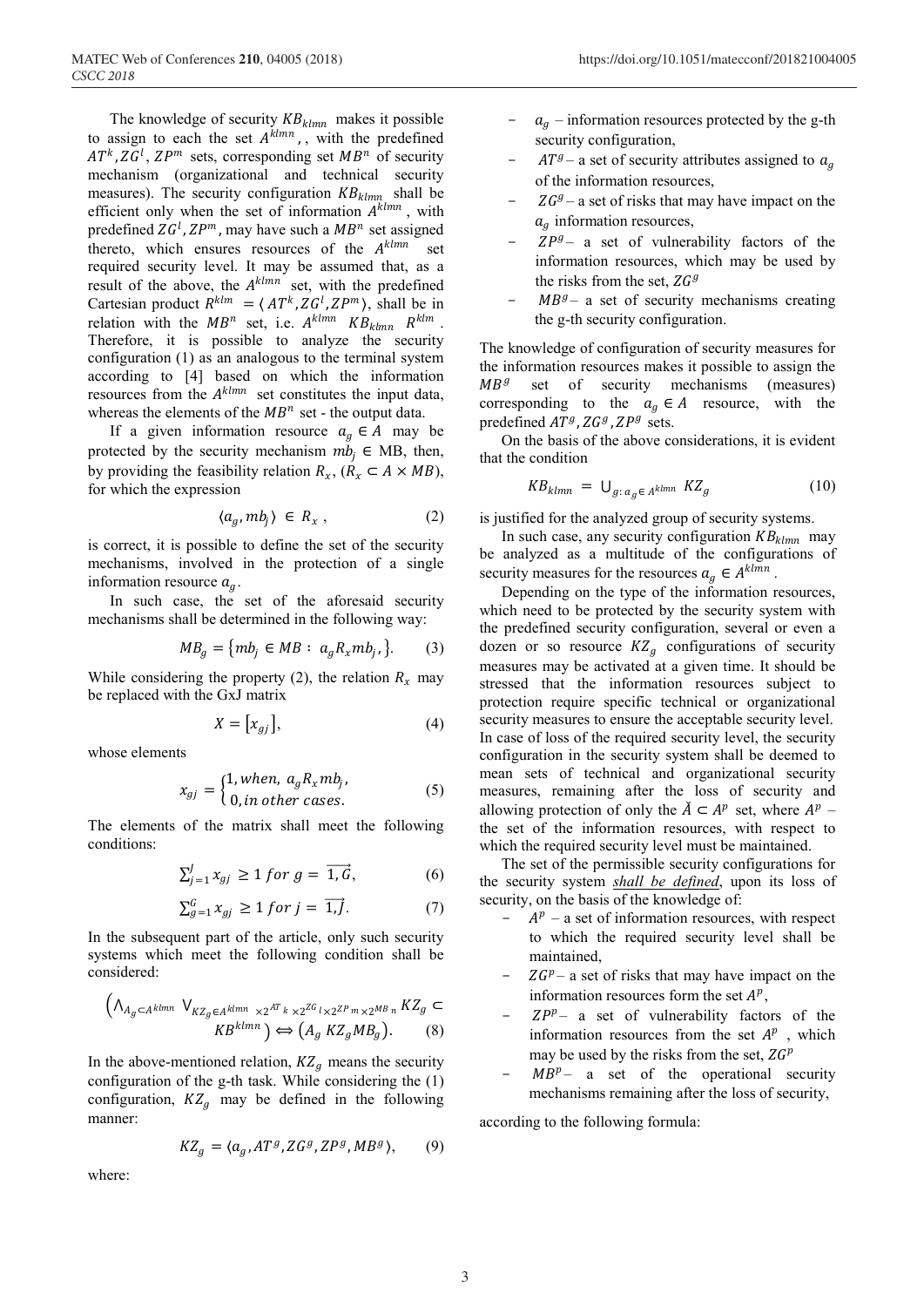$$
KB_{klmn} = \langle A^{klmn}, A T^k, Z G^l, Z P^m, M B^n \rangle \in \hat{A} x B x \Omega x I I x \times \Psi :
$$
  

$$
A^{klmn} \supset A_p \}, if \ V_{(k,l,m,n) \in K^v \times L^s \times M^r \times N^u} (A^{klmn} \supseteq A^p ).
$$
  

$$
\Phi in other cases - set empty.
$$
  
(11)

where:

- $A a$  family of sets of information resources, which may have to be protected in case of lost efficiency of the SS,
- $B$  a family of sets of security attributes, which may be assigned to information resources,
- $\Omega$  a family of sets of risks, in case of which the security mechanisms must be applied,
- $-II$  a family of sets of vulnerability of information resources,
- $\Psi$  a family of sets of security mechanisms, which may be used after the loss of efficiency of the SS,
- $K^{\nu}$  a set of indices of the family elements B,
- $L^s$  a set of indices of the family elements  $\Omega$ ,
- $M^r$  a set of indices of the family elements  $\Pi$ ,
- $N^u$  a set of indices of the family elements Ψ,

The above means that all security configuration, built for different variants of the  $AT^k$ ,  $ZG^l$ ,  $ZP^m$  sets and set of security measures  $MB<sup>n</sup>$  shall be included in the set  $KB_{dop}^v$  of permissible security configurations of the security system after the loss of efficiency. Each security configuration from the  $KB_{don}^v$ set guarantees maintenance of the acceptable security level of the information resources from the  $A^{klmn}$  set.

#### **2. Desired property of the security system**

The desired property of the security system shall be deemed to mean a possibility of ensuring the acceptable security system for the security attributes assigned to the information resources of the security system [5-6]. It is assumed that the set of such resources  $a_g \in A$  shall change discreetly over time. The set of the information resources, which shall have efficient protection as of the specific period of time  $t_i \in \Delta T_n$  may be presented in the following way:

$$
A(t_i) = \{a_g^b \in A : g \in G(t), b \in B(t)\},\qquad(12)
$$

where:

- $a_g^b$  information resources, with respect to which efficient protection shall be implemented,
- $A a$  set of information resources, with respect to which efficient protection shall be efficient protection shall be implemented,
- $G(t)$  a set of numbers of the information resources processed in the information system of the organization as of t moment,
- $B(t)$  a set of numbers of the types of the information resources processed in the

information system of the organization as of t moment.

#### **3. Current property of the security system**

The current property of the security system shall be deemed to mean a possibility of activating the set of appropriate security configurations in the Security System of the Organization, while using currently operational and useful technical and/or organizational security measures that remain at the disposal of the team responsible for designing and operating the security mechanisms [7-10].

While assuming that the transformations  $\beta$ ,  $\gamma$  are known, where:

$$
\beta \colon 2^A \times 2^{AT} \longrightarrow 2^{MB}, \beta(A^{klmn}, AT^l) = MB^{klmn} \tag{13}
$$

$$
\gamma: 2^{ZG} \times 2^{ZP} \longrightarrow 2^{MB}, \gamma(ZG^l, ZP^m) = MB^{klmn} \qquad (14)
$$

and knowing the set of currently available security mechanisms:  $MB(t)$  and sets:  $ZG(t)$ ,  $ZP(t)$ , it is possible to define a family of sets  $\hat{A}(t)$  of the information resources, with respect to which it is possible to maintain the acceptable security level as of t moment  $\in \Delta T_n$ .

While considering correlations (13), (14), a family of Å(t) sets of the information resources may be presented in the following manner:

$$
\hat{\mathbf{A}}(\mathbf{t}) = \begin{cases} \n\hat{A}^{klmn} \subset A : \n\hat{A}^{klmn} = \gamma \big( \beta \big( Z G^l, Z P^m \big) \big), \\
\langle Z G^l, Z P^m \rangle \in 2^{Z G(t)} \times 2^{Z P(t)} \n\end{cases} \tag{15}
$$

where:

- $A a$  set of the current information resources of the information system in the organization,
- $ZG(t)$  a set of risks identified at t moment,
- $ZP(t)$  a set of risk identified at t moment with respect to the A set of the information resources,
- $MB^{klmn}$  a set of currently operational security mechanisms

#### **4. Loss of efficiency of the security system**

The loss of efficiency of the security system shall be deemed to mean an event that occurred at  $t_i \in \Delta T_n$ moment due to the discrepancy between the desired property of the security system and its current property. The occurrence of such event shall be construed as the "loss" of efficiency of the security system at  $t_i$ . moment. What corresponds to condition [11]:

$$
A^{POZAD}(t) \supset A^{BIEZ}(t) \tag{16}
$$

where:

- $A<sup>POZAD</sup>(t)$  a set of the IS information resources, with respect to which it is required to maintain the values of the security attributes at the acceptable level,
- $A<sup>BIE Z</sup>(t) a set of the IS information resources,$ with respect to which it is possible to maintain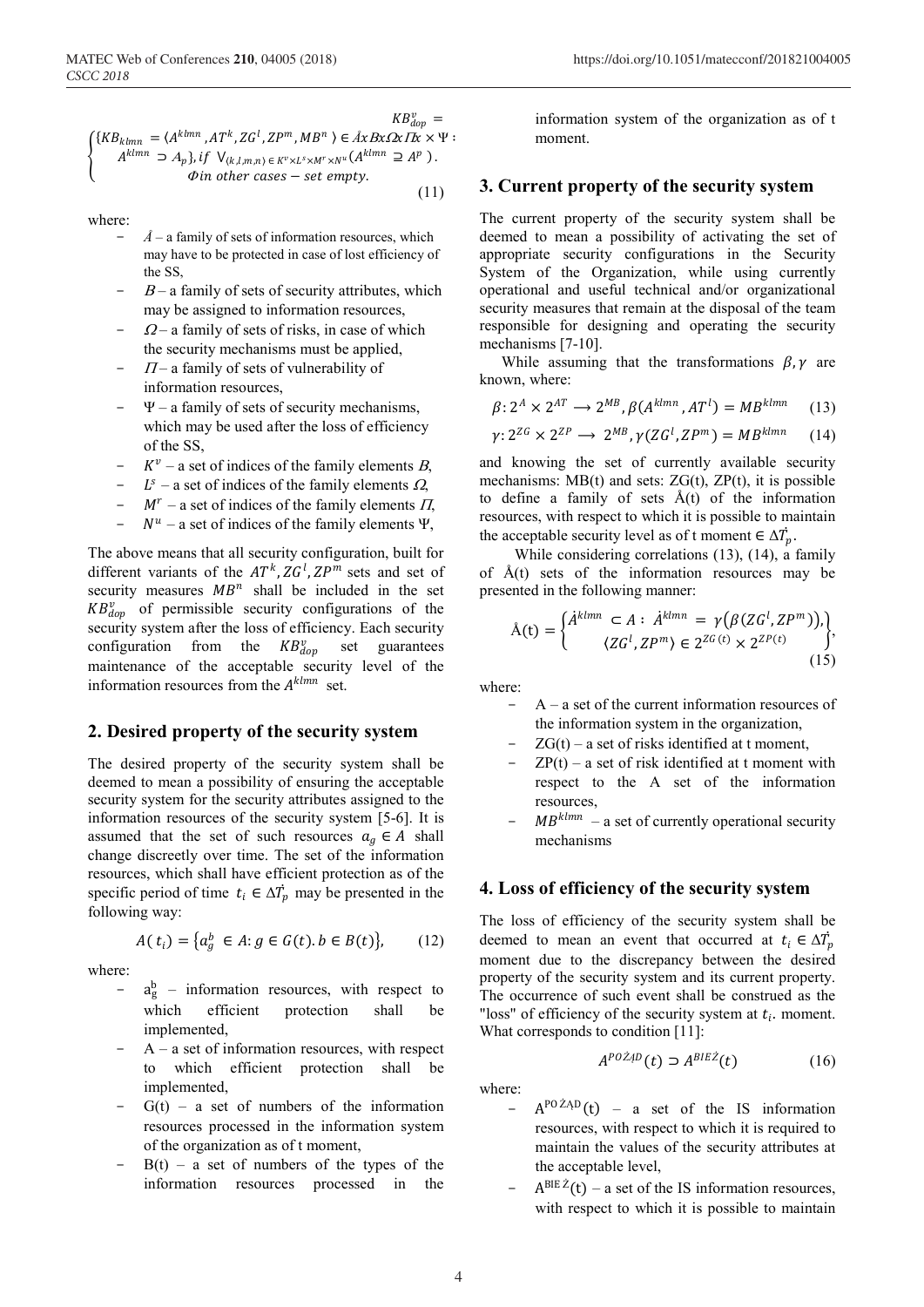the values of the security attributes at the acceptable level.

The Cartesian product creates space for possible scenarios of the loss of efficiency of the security system

$$
U = 2^A \times 2^{ZG} \times 2^{ZP} \times 2^{MB}.
$$
 (17)

The  $u_{klmn} = \langle A^k, ZG^l, ZP^m, MB^n \rangle \in U$  element defines the type of the loss of efficiency of the security system.

Let us assume that for each type of the loss of efficiency, the value of the  $\lambda$ (klmn) =  $\nu$  function, defining the number of the loss of efficiency, e.g. value of the residual risk, is determined.

To explicitly define the loss of efficiency of the security system, among other things, the following identification functions in the information system or security system shall be used:

a) The set of currently operational security mechanisms:

$$
F^{MB}: U \longrightarrow 2^{MB}, F^{MB}(u_v) = \widehat{MB}^s \qquad (18)
$$

b) The set of risks

$$
F^{ZG}: U \longrightarrow 2^{ZG}, F^{ZG}(u_v) = ZG^l \tag{19}
$$

The set of vulnerability factors

$$
F^{ZP}: U \longrightarrow 2^{ZP}, F^{ZP}(u_v) = ZP^m \tag{20}
$$

The set of the current information resources that require efficient protection

$$
F^A: U \longrightarrow 2^A, F^A(u_v) = A^p \tag{21}
$$

Furthermore, it is assumed that for each type of the loss of efficiency of the SS  $u \in U$ , number v, the  $\overline{MB^s}$ ,  $ZG^l$ ,  $ZP^m$ ,  $A^p$  sets shall be closed and determined at the stage of designing the security system.

# **5. Reconfiguration function**

To create a possibility of compensation for the loss of efficiency of the security system, it is required to determine, at the stage of designing the SS set, all permissible steering decisions, hereinafter referred to as directives, without which members of the team responsible for the security of the organization may determine the aforesaid current properties of the security system by committing or rolling back the security configurations or configurations of security measures, which ensure achievement of the required security level of the IS information resources. The transition of the SS from the "loss of efficiency" status to the "achieved efficiency" status may be described through the following formula:

$$
FR: KB \longrightarrow KB \tag{22}
$$

Defined as:

$$
FR(KBz) = KBv gdzie z, v \in V; z \neq v \qquad (23)
$$

where:

 $V - a$  set of natural numbers,

- MATEC Web of Conferences **210**, 04005 (2018) https://doi.org/10.1051/matecconf/201821004005
	- $KB^z$ <sub>-</sub> a set of permissible security configurations before the loss of efficiency, number z,
	- $KB^v$ – a set of permissible security configurations after the loss of efficiency, number v.

The representation of FR shall be determined at the stage of designing the SS or establishing the Information Security Management System (ISMS) in the organization, to ensure the obtaining of the desired properties of the SS during its use. The desired current security property of the SS may be obtained by generating appropriate security configurations or configurations of security measures from the set of permissible solutions. After the loss of efficiency of the SS, it is essential to generate optimum or suboptimum security configuration for the purpose of continuing efficient processing of the information resources. The optimum or suboptimum security configuration is generated among the set of the permissible solutions on the basis of the detailed Q reconfiguration function, which - from the point of view of its essence constitutes a criterial function. The subject of the next article shall be the formulation of the multicriterial task for optimization of the security configuration and method of its execution.

### **Summary**

For many years now, the work on standardization and optimization of the security system with respect to the assets of an organization, including its information assets, has been carried out. According to the conditions of the information society, it is necessary for each security system to have the following properties:

- 1) continuous readiness, i.e. maintenance of the required level of current functionality, reliability and efficiency in terms of the maintenance of the desired security level, regardless of the emergency situations that may occur,
- 2) high operability in terms of controlling the performance properties, understood as timely and definite reaction to all emergency situations, and making steering decisions to restore efficiency of the system with respect to the maintenance of the required security level within the required time limit.

The article does not offer the recipe for the design and construction of efficient security system in terms of ensuring the required security level of the information resources. It is merely a proposal of the authors for partial solution of the problem related to the determination and construction of the SS, which would allow present control of the security level of the information system in the organization. The proposed approach to the issue of security, aimed at the reconfiguration process, results, among other things,